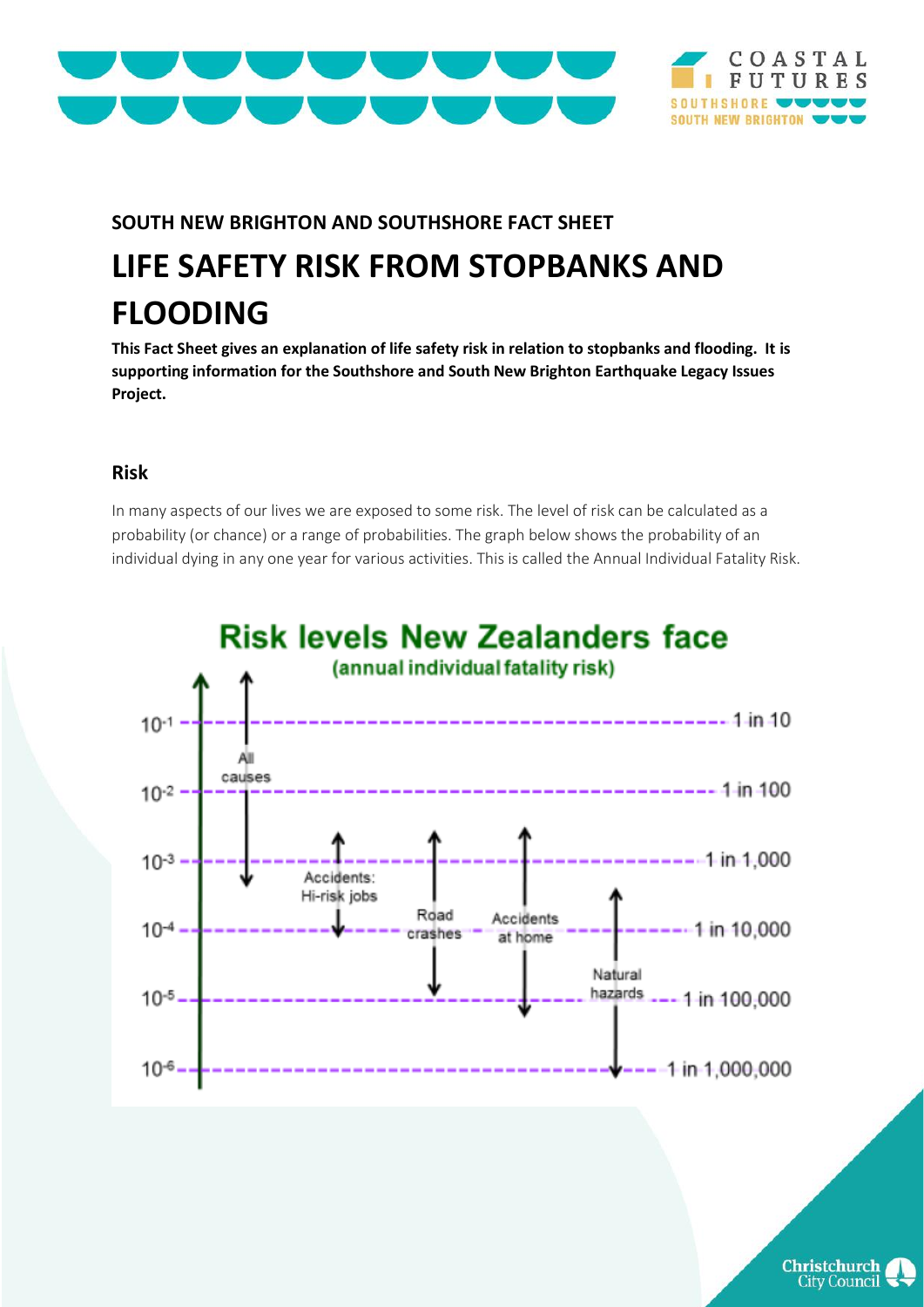



### **Different ways of expressing probabilities and risk**

The risk probability can be expressed in different ways. For example:

| Probability<br>(per year) | is the same as<br>(per year) | is the same as<br>(per year) | is the same as.<br>(per lifetime)* |
|---------------------------|------------------------------|------------------------------|------------------------------------|
| 1 in 1000                 | $10^{-3}$                    | 0.1%                         | 8%                                 |
| 1 in 10,000               | $10^{-4}$                    | 0.01%                        | 0.8%                               |
| 1 in 100,000              | $10^{-5}$                    | 0.001%                       | 0.08%                              |
| 1 in 1,000,000            | $10^{-6}$                    | 0.0001%                      | 0.008%                             |

\*Based on the average New Zealand life expectancy of about 82 years (from 2018 mortality data)

## **Stopbank safety**

Stopbanks (and bunds) are one of the methods used by Christchurch City Council to provide a level of protection to people and assets from flood events. Stopbanks are designed to remain structurally stable and capable of controlling seepage for specified flood events and to withstand most earthquake events - except where there is liquefaction in the foundation soils.

The stopbanks are designed and maintained to meet an agreed level of service, so the risk level acceptably low.

Even with the stopbanks in place there is still some risk from flooding.

## **Assessing the risk**

The stopbanks may overtop or fail in events such as an earthquake or when there are floods larger than the stopbank design. Stopbanks may also fail at below flood design levels if excessive erosion of the stopbank occurs.

The level of risk of flooding from stopbank failure can be estimated. It takes into account the impact of any resulting flooding which depends on:

- the depth and velocity of the flood waters an indication of flood conditions in which people are likely to be swept away in a flood with the possibility of drowning;
- the characteristics of the floodplain that would affect the affect the depth and velocity of the flood waters, including the 'roughness' of the ground; the location, type and density of structures; and the type and density of vegetation; and
- the vulnerability, exposure and coping capacity of the community.

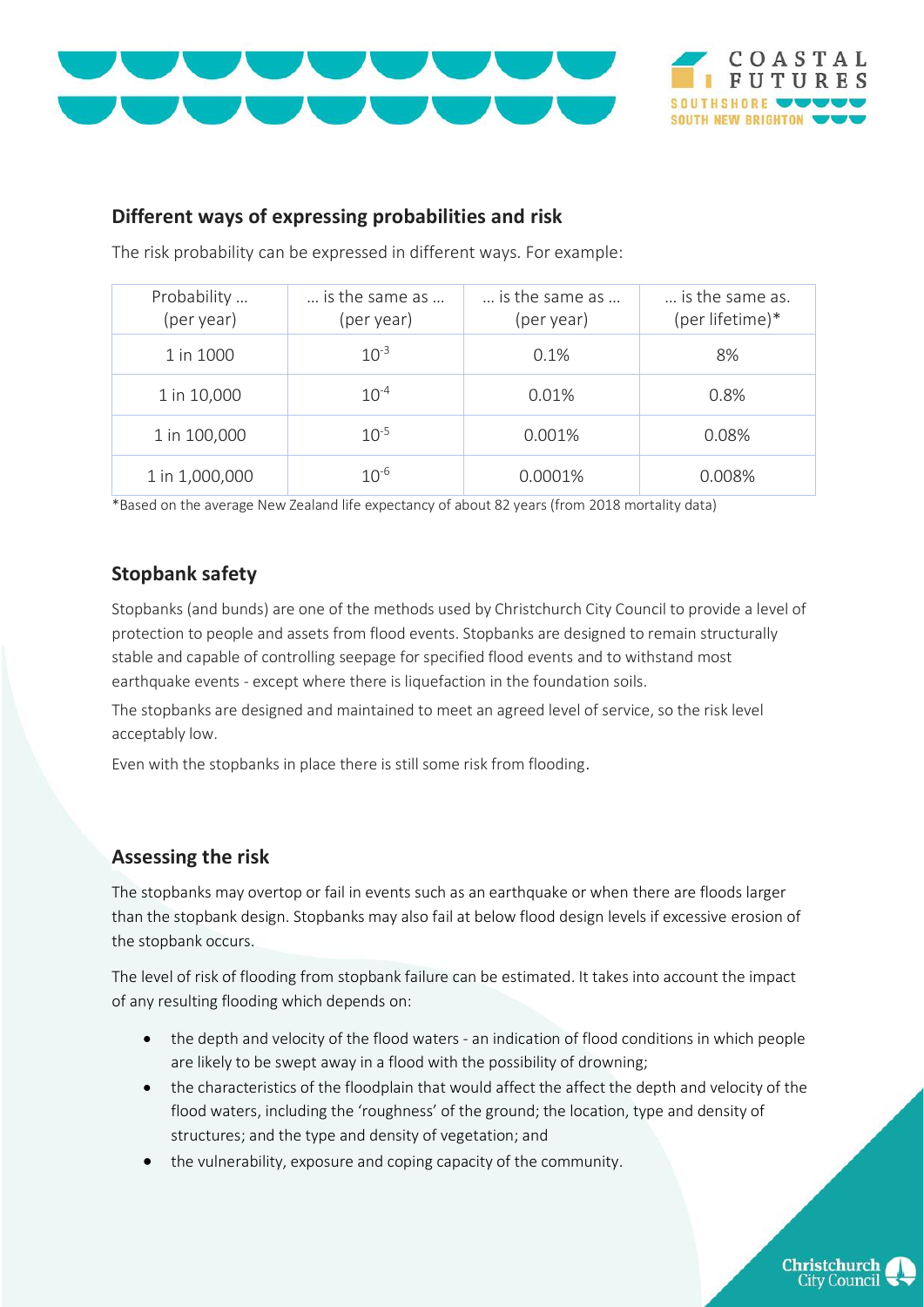



The resulting 'Annual Individual Fatality Risk' is the assessed annual probability of an individual losing their life due to flooding.

The outcome of a risk assessment is compared with risks that are tolerable or acceptable, taking into account the community's social, cultural, environmental and economic situation.

These levels of risk are explained in the diagram below:



The purpose of a risk assessment is to make decisions about which risks need managing and where the priorities are in managing the risks.

## **What risk is considered tolerable? A comparison with rock fall risk in the Port Hills.**

Following the 2010 and 2011 earthquakes to determine which dwellings in the Port Hills faced an unacceptable risk to life safety, a tolerable threshold for annual individual fatality risk of 1 in 10,000 was adopted.

#### **What risk is considered tolerable for stopbanks?**

Based on various risk guidelines for dams and stopbanks a tolerable limit for stopbanks is also 1 in 10,000.

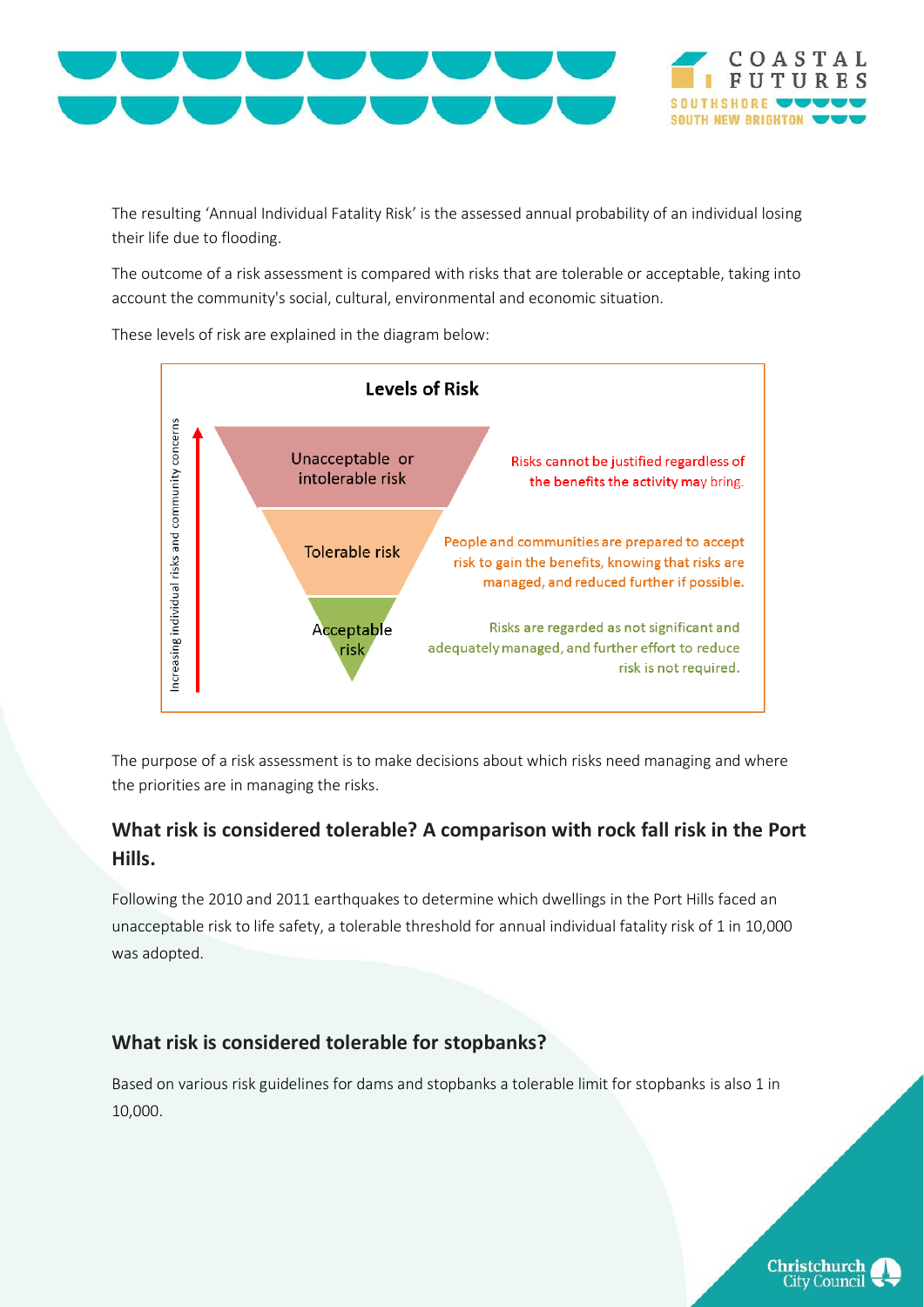



### **2016 results for the Ōtākaro/Avon River stopbanks**

In 2016 GHD was engaged by the Council to investigate the risks, benefits and costs associated with the ongoing reliance on the Ōtākaro/ Avon River temporary stopbanks for flood protection.

The GHD report showed that, aside from some sections of the stopbanks upstream of Anzac Drive that were constructed with sandbags, the temporary stopbanks along the Ōtākaro/ Avon River had annual individual fatality risk levels better than 1 in 10,000. The left bank stopbanks downstream of Pages Road had individual risk level of better than 1 in 1,000,000 lives per annum.

The GHD investigation informed the Council decision in May 2016 to improve the stopbanks and potentially extend their lifespan to up to 20 years. This included replacing sandbags with more robust materials and raising the stopbank height to at least RL 11.2m.

#### **An option to update the risk assessment**

One of the options in the Southshore and South New Brighton earthquake legacy project is to reassess the risk to life for the stopbanks north of Bridge Street and downstream of Pages Road. This would take into account that the stopbanks have been raised and repaired, and that the high tide statistics were updated in 2018. The purpose of this reassessment would be to ensure there is still an acceptable or tolerable annual individual fatality risk.